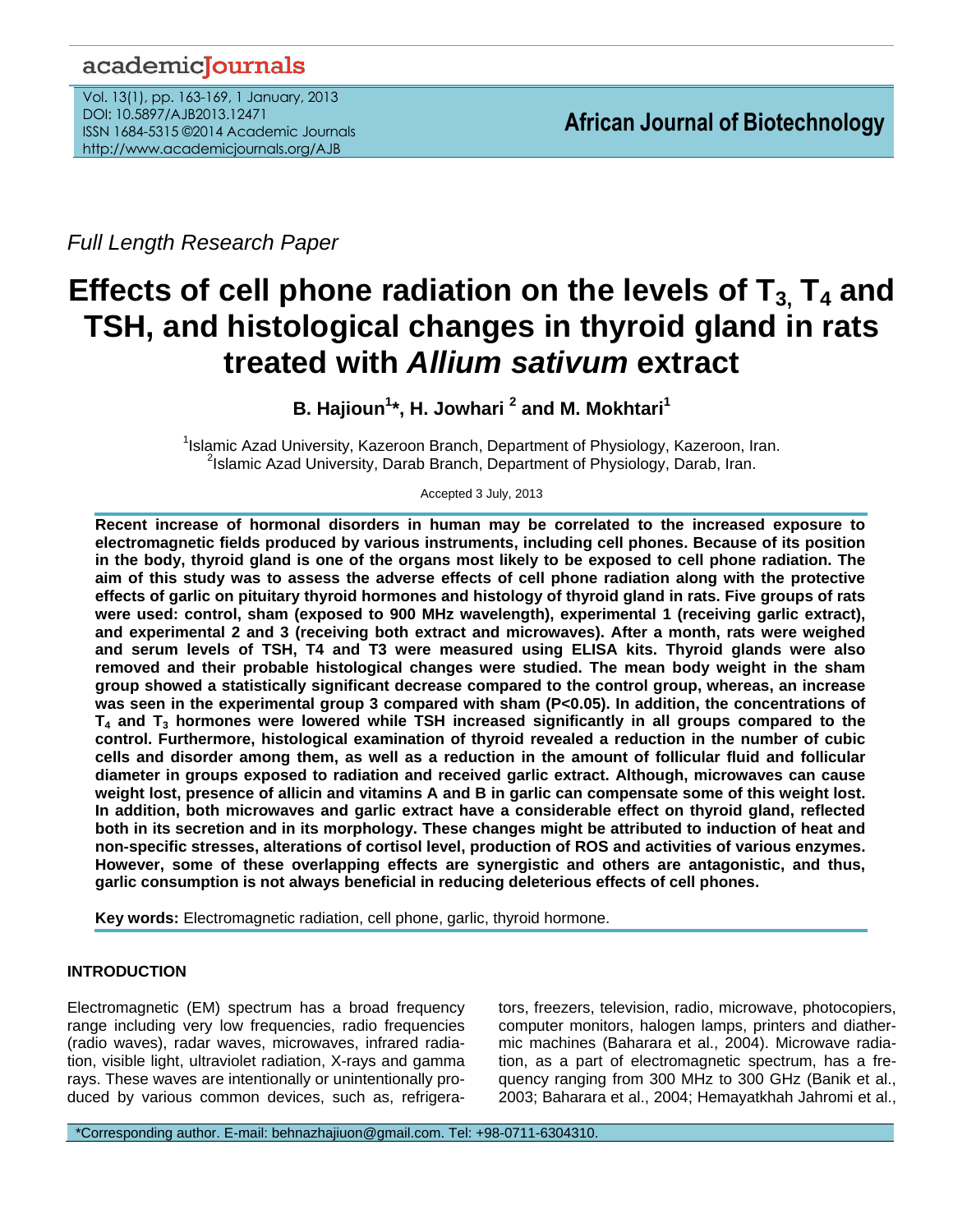2012). This area of electromagnetic spectrum is used in cell phones, and the frequency of waves emitted from cell phones is between 900 MHz to 1GHz (Baharara et al., 2004).

According to some studies, EM waves emitted from a cell phone even with the power density (Pd) lower than the permitted limit ("1mw/cm<sup>2</sup>") could lead to a wide range of disorders, such as headache, heat sensation in ears, memory loss and fatigue (Hocking, 1998; Sandstrom et al., 2001). In order to explain the interaction between EMF and living organisms, two different mechanisms have been proposed: thermal and non thermal mechanisms (Ferreri et al., 2006).

Exposure to magnetic fields generated by cell phones influences different organs and organ systems by either thermal or non thermal mechanisms. EMF 900 MHz and its effects on the nervous and endocrine systems have been studied extensively. It has been reported that exposure to magnetic fields increases fat breakdown and glycogenolysis; it also elevates the levels of some hormones such as glucagon, cortisol and thyroxin in mice (Aghdam Shahryar et al., 2009).

It appears that hormones and their receptors are the first line of health to be adversely affected in cell phone (both present types an next generation) users (Sultan et al., 2010). Since cell phones are usually placed near the thyroid gland during their use, it is one of the organs most likely to be exposed to cell phone irradiation (Lauer et al, 2013; Mortavazi et al., 2009). In an investigation of changes in thyroid hormones and TSH following cell phone use, higher than normal levels of TSH, decreased T4 concentration and normal level of T3 were observed (Mortavazi et al., 2009). Investigated effect of 900 MHz electromagnetic radiation on TSH and thyroid Hormones in rats showed a reduction in the serum levels of TSH, T4 and T3 (Koyu et al, 2005).

On the other hand, recent scientific studies have been focusing on the use of plant products as therapeutic agents (Sarkar et al., 2006; Mahmoodi et al., 2011). Garlic is one of these plant products, traditionally used for its cytotoxic, antitumor, antifungal, antibacterial, antiviral and anti protozoal properties. Furthermore, in the ancient Indian medicine (Sanhita Sushruta), garlic is recommended for the treatment of hemorrhoids, rheumatism, dermatitis, abdominal pain, cough, leprosy, etc (Sarkar et al., 2006).

As a member of the *Liliaceae* family, *Allium sativum* or garlic (Ulbricht et al., 2010), contains various substances including minerals, carbohydrates, proteins, fats and vitamins (Haciseferogullari et al., 2005; Cobas et al., 2010; Kemper, 2000). Vitamins found in garlic include vitamin A, various kinds of vitamin B, such as riboflavin, thiamine, nicotinic acid, and vitamins C and E.

Among many different compounds found in garlic, studies suggest that biological and pharmacological effects of this plant are mainly due to its sulfur compounds (Kemper, 2000; khlid and Gordon, 2006; Lanzotti, 2006; Cobas et al., 2010). Some of these organo-sulfur compounds are aliin, allicin, ajoene, allylpropyl disulfide, diallyl trisulfide, sallylcysteine, vinyldithiines, S-allylmercaptocystein, and others (Kemper, 2000; Sarkar et al., 2006).

In recent years, there has been a tendency among researchers in attempting to treat disorders by replacing chemical drugs with some natural plant components, because of their high costs, their potential side effects, as well as restrictions of their use (Mahmoodi et al., 2011). Although, cell phone use is wide spread and some of their inevitable deleterious effects on the body have been documented, there has not been any attempt to reduce these effects through diet or use of herbs. Since garlic has some health benefits and microwaves have some adverse effects on the same area of human health, in this study, we tried to investigate the effects of cell phone radiation along with the consumption of hydro alcoholic extract of garlic on the thyroid gland. The position of this vital organ in the body and the ubiquity of cell phones are sufficient enough to urge the performance of such studies and make the mobile phone use safer.

#### **MATERIALS AND METHODS**

Soaking method (maceration) was used to prepare garlic extract (Tatara et al., 2005). 40 wistar rats with mean body weight of 200 ±10 g and 80 to 90 days old were used in this study. In order to adapt to new environmental condition, all animals were kept in the Animal House of Kazeroon Islamic Azad University for one week before entering into the trial. They were placed in special cages under standard conditions of 23 to 25°C and 12 h of light and 12 h of dark cycle. They had unlimited access to food and water, and all moral principles on using and treating animals were taken into consideration.

Animals were randomly divided into five groups of eight including control (left untreated), sham group (exposed to wavelength of 900 MHz), the experimental group 1 (receiving 400 mg/kg garlic extract), experimental group 2 (receiving 200 mg/kg extract plus 900 MHz waves), and experimental group 3 (receiving 400 mg/kg extract plus 900 MHz waves). Groups receiving radiation were exposed 12 times a day, each time 10 min. Nokia 1200 cell phone was used to make electromagnetic field (EMF) and cages were surrounded by aluminum foil to focus waves and limit the EMF to the interior of the cages (Figure 1). During wave exposure, the cell phone was sat in different modes, including call, missed call and turn on mode (without real talk). After the first round of irradiation, animals of experimental groups 2 and 3 received the extract followed by 11 rounds of daily exposure.

At the end of the experiment (lasting a month), animals were weighed, blood samples were collected and serum levels of TSH, T4 and T3 were measured using ELISA kits (Made by Biosouece Europe). Thyroid glands were also removed, prepared using classical method of *h*ematoxylin and *eosin* staining and studied by light microscope. The results were examined by SPSS software, oneway ANOVA and Tukey's test and the significant difference was sat at (P<0.05).

#### **RESULTS**

Results of body weight are shown in Table 1, which indicates a significant decrease in the mean body weight of sham group in respect to the control, and an increase in the experimental group 3 in respect to the sham group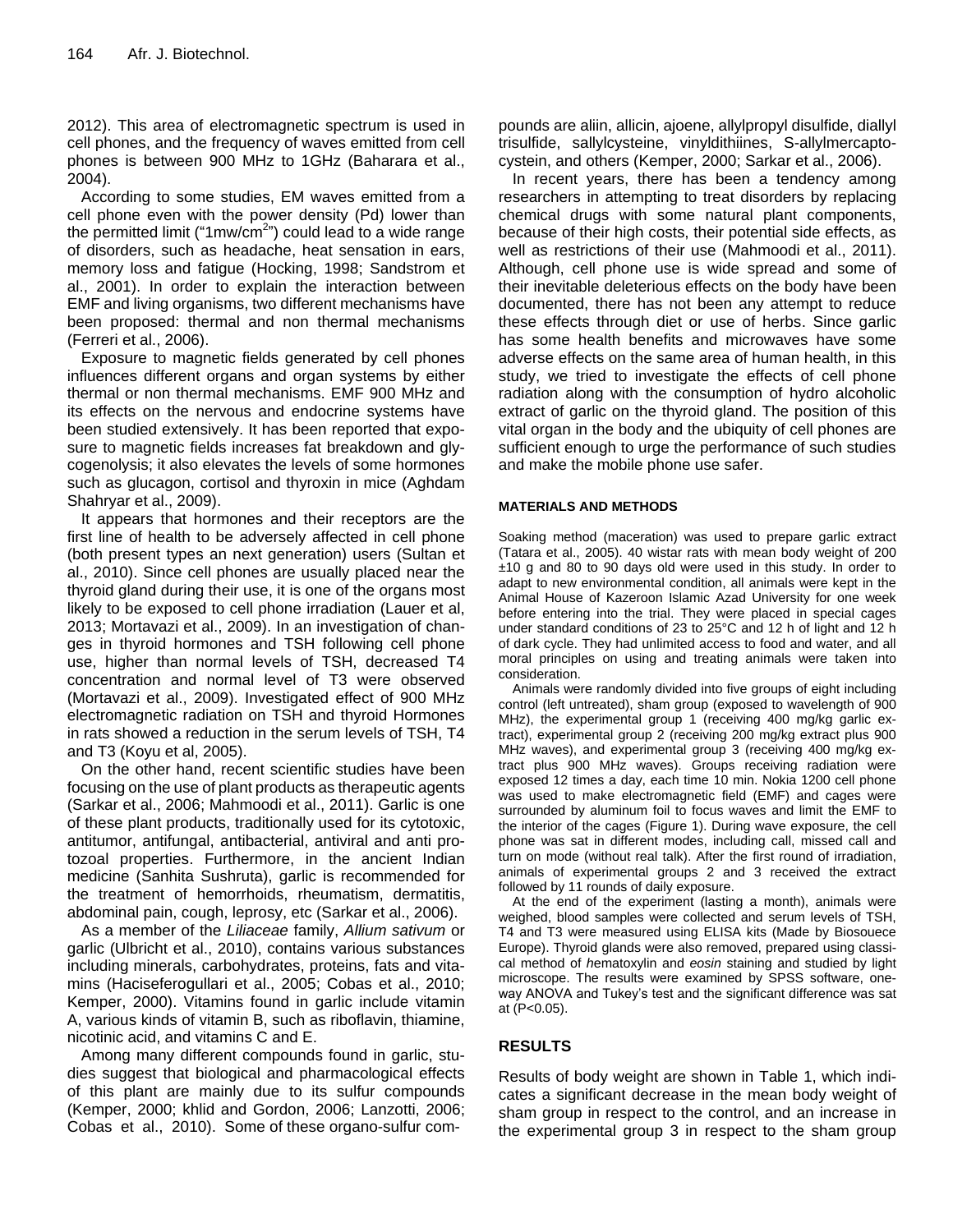

The aluminium cage

**Figure 1.** Schema of cellular phone EMFs exposure condition. The mobile set was placed in the middle of the cage containing the male and female rats.

**Table 1.** Mean body weight and serum levels of T3, T4 and TSH in different groups.

| Group   | Weight (g)        | T3 (ng/dl) |       |                 | T4 (mic/dl) |       |                | TSH (micIU/dl) |       |                 |         |       |
|---------|-------------------|------------|-------|-----------------|-------------|-------|----------------|----------------|-------|-----------------|---------|-------|
|         | <b>Mean</b> ±SE   | Þ*         | D**   | <b>Mean</b> ±SE | P*          | D**   | Mean±SE        | р∗             | P**   | <b>Mean</b> ±SE | Þ*      | P**   |
| Control | $243.7 \pm 30.44$ |            |       | $2.3 \pm 0.10$  |             |       | $5.1 \pm 0.05$ |                |       | $3.7 \pm 0.06$  |         |       |
| Sham    | $217.7 \pm 17.67$ | $\ast$     |       | $2.0 \pm 0.07$  | $\ast$      |       | $4.7 \pm 0.10$ | $\star$        |       | $4.0 \pm 0.09$  | $\ast$  |       |
| Ex. 1   | $220.5 \pm 15.13$ |            |       | $1.8 + 0.07$    | $\star$     |       | $4.7 \pm 0.05$ | $\star$        |       | $4.0 \pm 0.09$  | $\ast$  |       |
| Ex. 2   | $216.5 \pm 14.07$ |            |       | $1.9 \pm 0.11$  | $\ast$      |       | $4.4 \pm 0.10$ | $\star$        | $***$ | $4.2 \pm 0.07$  | $\star$ | $***$ |
| Ex. 3   | $248.7 \pm 12.17$ |            | $***$ | $.6 \pm 0.04$   | $\star$     | $***$ | $4.1 \pm 0.04$ | $\star$        | $***$ | $4.7 \pm 0.03$  | $\star$ | $***$ |

\*Compared to control; \*\*compared to sham; \* Indicates a significant difference.



**Figure 2.** Mean body weight differences among various groups exposed to cell phone radiation and/or received garlic extract. \* Indicates a significant difference.

(Figure 2 and Table.1). Mean serum levels of T3 in the sham group and experimental groups 1, 2 and 3 showed a significant decrease compared to the control (Figure 3 andTable 1).Similarly, a significant decreasewas observed in the mean serum levels of T4 in these groups (Figure 4 and Table 1). In contrast, mean serum levels of TSH in the sham group and experimental groups 1, 2 and 3 were significantly increased (Figure 5 and Table 1).

Figure 6 show morphological changes in thyroid gland in different groups. As seen, there is a disordering among

cubic cells, a reduction in the number of cubic cells and follicles, and a decrease in the amount of follicular fluid and diameter compared to control.

#### **DISCUSSION**

Since mobile phones are generally held and used close to the body, they are considered as the main source of EM radiation that an average person is exposed to. In fact, the whole body could act as an efficient antenna for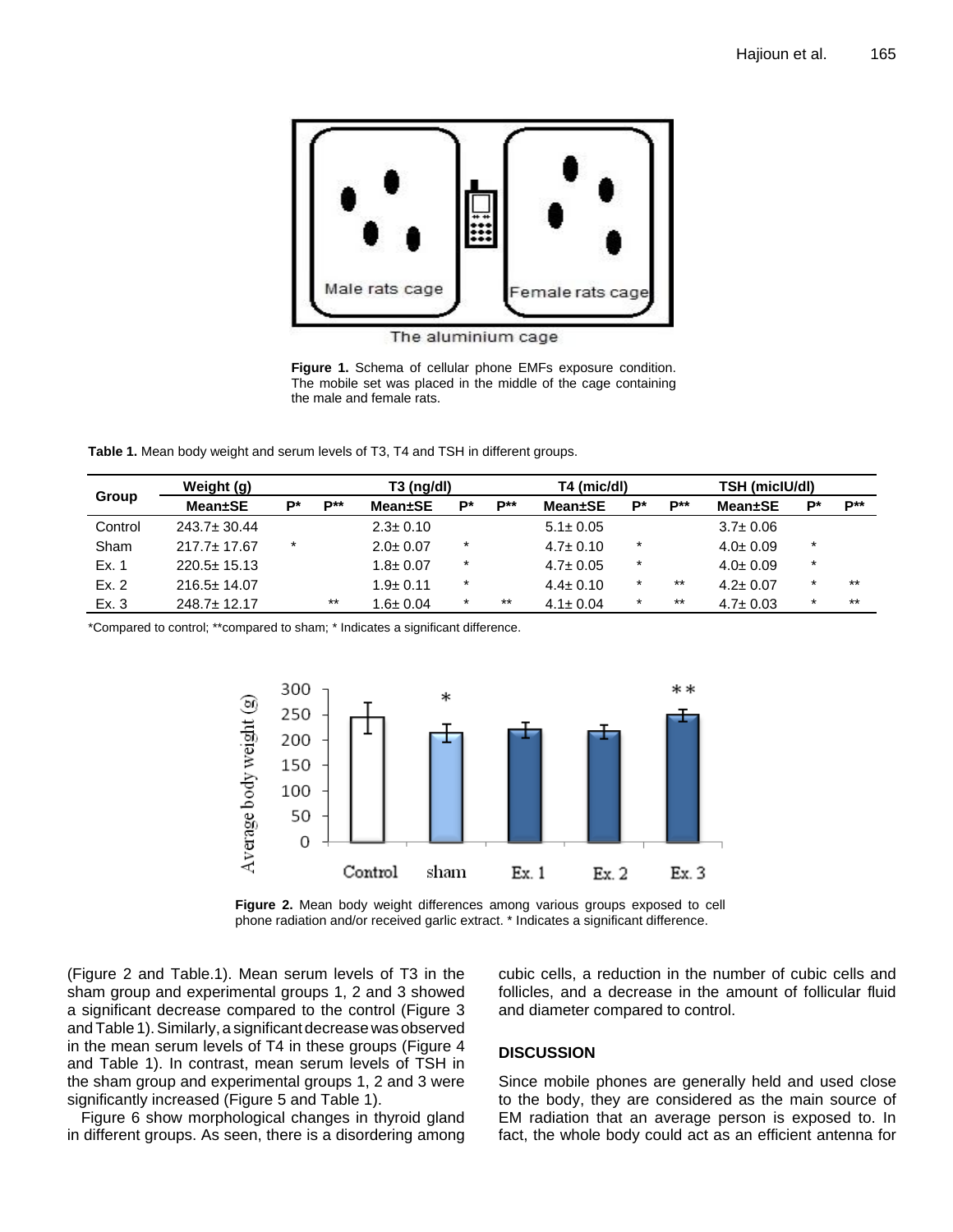

**Figure 3.** Mean serum levels of T3 hormone among various groups exposed to cell phone radiation and/or received garlic extract. \* indicates a significant difference.



**Figure 4.** Mean serum levels of T4 hormone among various groups exposed to cell phone radiation and/or received garlic extract. \* Indicates a significant difference.



**Figure 5.** Mean serum levels of TSH hormone among various groups exposed to cell phone radiation and/or received garlic extract. \*Indicates a significant difference.

absorption of EM radiation. Thus, the signals transmitted by a cell phone can reach all parts of the body and penetrate into the living tissues, and influence the body at the cellular level (Sarookhani et al., 2011). It is possible to say that the deleterious effects of electromagnetic microwaves are generally exerted through elevation of body temperature (Thalau et al., 2003; Bagher et al., 2009) and creation of free radicals (Rollwitz et al., 2004; Bagher et al., 2009).

Our study show that EM waves can cause weight loss

and that administration of garlic extract, especially high dose, can prevent weight loss caused by radiation (Table 1 and Figure 2). Exposure of rats to microwave frequencies at 900 MHz (used in cell phones) can cause oxidetive stress on these animals and decrease their antioxidant activities, leading to weight loss (Ilhan et al., 2004). In contrast, it has been reported that consumption of garlic juice can inhibit body weight reduction in diabetic rats (Musabayane et al., 2006) and can impose anti mutagenic effects against gamma radiation, possibly through in-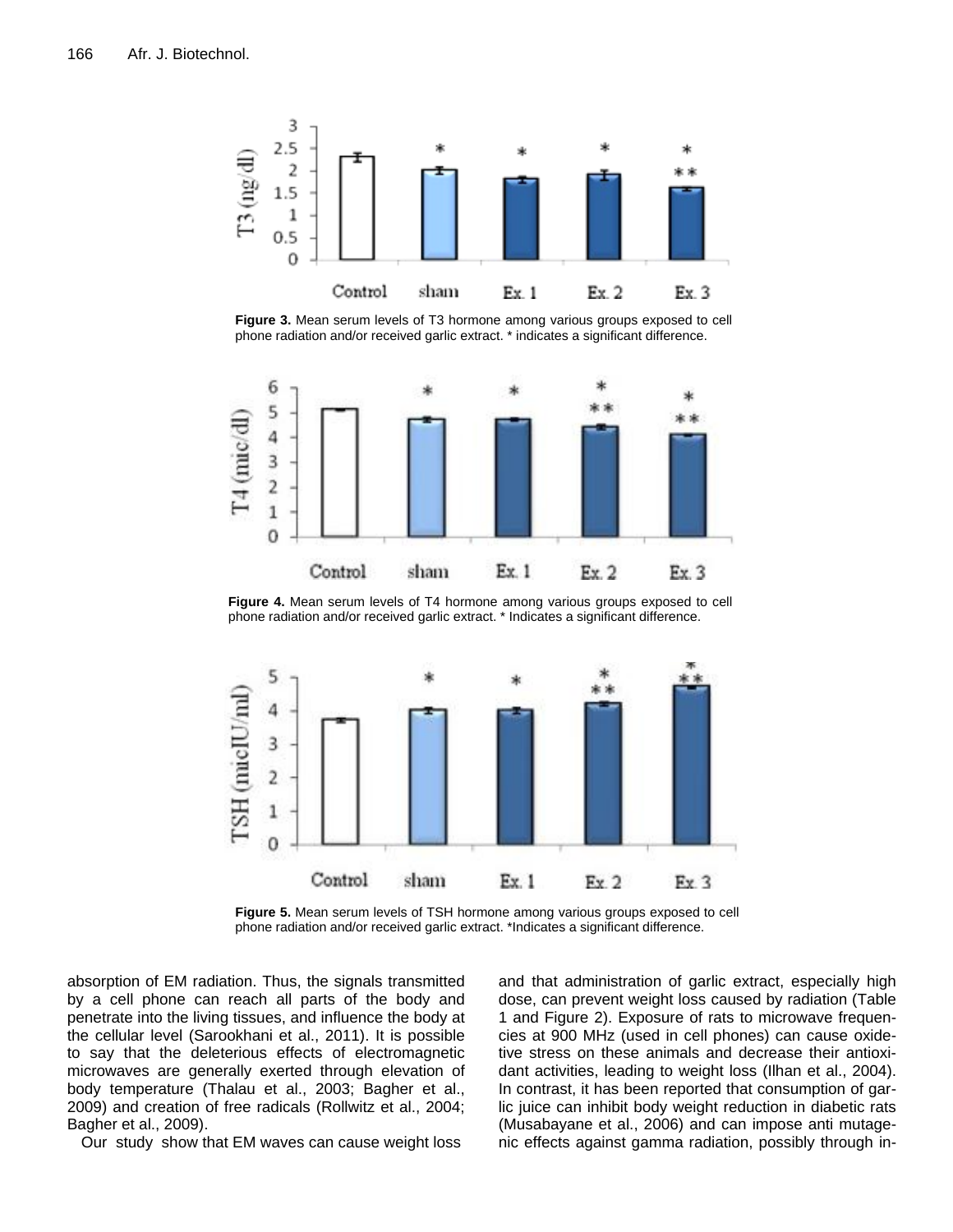

**Figure 6.** Profile layout of thyroid tissues in different groups exposed to cell phone radiation and/or received garlic extract. A, control; B, sham; C, experimental 1; D, experimental 2 and E, experimental 3. (Magnification = 70X).

hibition of free radicals (Singh et al., 1996). Garlic contains a significant amount of *thiosulfanat*s or allicin (Jessica et al., 2011) and pharmacological studies have shown that allicin can trap free radicals, and cause an inhibition of lipid oxidation, inhibition of platelet aggregation and stimulation of fibrinolysis resulting in blood lipid reduction (Shahrani et al., 2007).

It has been indicated that, plasma cholesterol and triglyceride levels decline in rodents following exposure to 900 MHz radiation emitted from cell phones leading to weight lost (Aghdam and Lotfi, 2009). However, it deviates from the results of some previous study that no significant changes were observed in the body weight of mice at the end of experiment (Sang Lee et al., 2004). Nevertheless, many studies have shown that MF And EMF can reduce total cholesterol and triglyceride levels in human and laboratory animals and that these effects were more significant in long-term exposure to radiation and can be related to an increase in body lipid metabolism. Moreover, these changes may due to the reversible accumulation of triglycerides in the liver or its precursors after acute exposure to 900 MHz microwaves, because magnetic fields can enhance fat breakdown and glycogenesis (Aghdam Shahryar et al., 2009). It also increases body metabolism, body temperature and activity of the sweat glands (Russel and Reiter, 2007).

Although, it has been suggested that garlic influences body weight through lowering of cholesterol and lipids, consumption of this plant does not necessarily lead to weight loss (Saba et al., 2011). Presence of vitamin B family (especially thiamine) in garlic can stimulate the appetite (Newall et al., 1996; Khalid and Gordon, 2006) and vitamin B6 helps the body to convert carbohydrates and fat into energy (Newall et al., 1996). It makes digestion easier and activates stomach acid secretion.

On the other hand, garlic contains vitamin A (Corzo et al., 2007) which is considered an important growth factor in animals, and its absence in mice can lead to stunted growth and weight loss. This vitamin can be converted to retinoid that can induce fat storage in the form of triglycerides and cause weight gain (Bakkali, 2008). Thus, one can conclude that presence of allicin and vitamins A and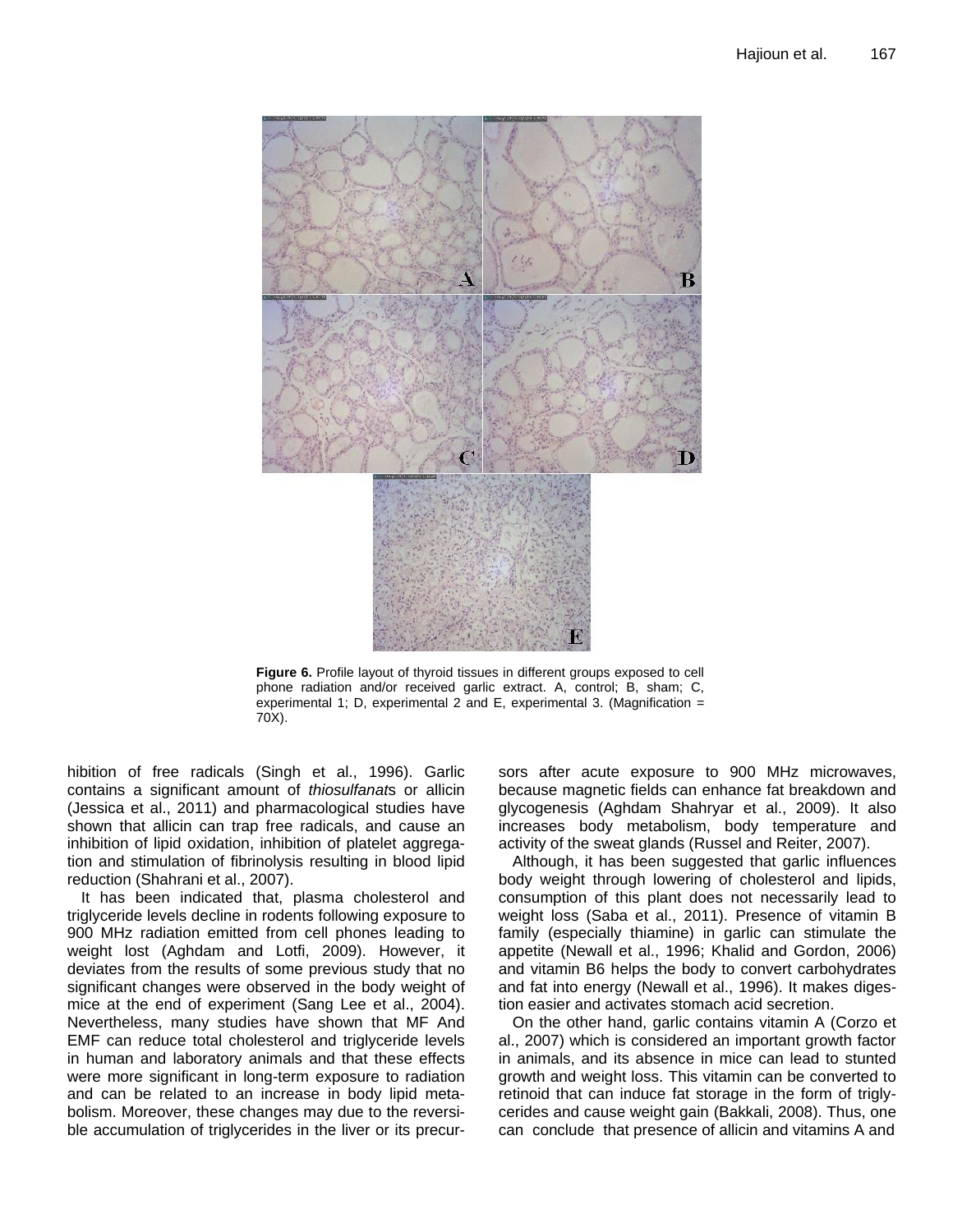B in garlic can compensate some of the weight lost caused by exposure to radiation.

The results of this study also showed a considerable effects of both microwaves and garlic extract on thyroid gland, reflected both in its secretion and in its morphology. Interference in thyroid functions may occur through an increase in the level of TSH following excessive use of cell phones, leading to a decline in the levels of T4 and T3 (Table 1 and Figures 3 to 5). Apparently, hypothalamus or pituitary glands play no direct roles in this interference, because if there were any adverse effects on these organs, TSH levels would have been lower than normal (Mortavazi et al., 2009). The strongest and most consistent effects of such irradiation on the endocrine systems would be the induction of heat in tissues and elevation of temperature, or it could be attributed to some non-specific stresses associated with irradiation (Naduvil Narayanan et al., 2010).

Study of other biological effects of EM waves includes the increase level of ornithine carboxylase enzyme that plays some roles in tumor enhancement, changes in thyroid hormone levels and behavior. Other studies are indicative of the induction of reactive oxygen species (ROS) by EM waves which play an important role in damaging cells (Sinha, 2008). In addition, EM waves can cause stress and increase serum cortisol level. Stress can alter thyroid functions through an increase in endogenic cortisol production, because elevation of glucocorticoid secretion constitutes an obstacle to the conversion of T4 into T3 (Aghdam Shahryar et al., 2009). Our findings are in agreement with the results of Mortavazi et al. (2009), but they are inconsistent with Sinha (2008) survey. These differences may due to the differences in the dose and duration of exposure to radiation.

Likewise, the effects of garlic extract on observed hormonal changes is well justified. This plant contains flavornoids (Eteng and Aletan, 2012), which inhibit the activities of enzymes antithyroperoxidase (TPO) and liver deiodinase as the key enzyme in the biosynthesis of thyroid hormones and bring about some changes in thyroid functions (Ferreira et al., 2006). Another compound present in garlic is coumarin cis (Abebe, 2002) that influences thyroid functions via blocking the conversion of  $T_4$  to  $T_3$  (Patton et al., 1989).

Garlic can affect TSH level in different ways. It can mediate TSH production through calcium - phosphatidyl inositol as secondary messenger (Ulianich et al., 2004), sinceitcontainscalciumandmagnesium(KhalidandGordon, 2006). Garlic is also known as an inhibitory factor in the production of cortisol, and this could be considered another reason for the observed changes in the serum level of TSH, because reduced cortisol level has an elevating effect on the secretion of TSH.

The observed alterations in the levels of  $T_3$   $T_4$  and TSH are accompanied by the histological changes in thyroid gland. Our histological study indicates a reduction in the number of cubic cells, an irregularity in the arrangement

of these cells, and a decline in the number of follicles, amount of follicular fluid and their diameters in the groups exposed to EM waves and received garlic extract (Figure 6B and C). When both factors were administered simultaneously, tissue degradation rate and destruction of follicles increased (Figure 6D and E), and at the same time, led to a significant reduction in the rate of thyroid hormone production (Table 1 and Figures 3 and 4). These signs of thyroid malfunction may be the results of increased caspase-dependent apoptosis pathways (Esmekaya et al., 2010).

In short, it appears that, body exposure to microwave radiation emitted by mobile phones can cause pathological changes in the thyroid gland leading to changes in its secretion and its structural alteration. Moreover, some of these changes are in the same area where garlic components can influence. However, some of these overlaps are synergistic and others are antagonistic, and thus, garlic consumption are not always beneficial in reducing deleterious effects of cell phone use.

### **Conclusion**

This study highlights some adverse effects of microwaves and benefits of garlic in making cell phone use safer. Although, microwaves can cause weight lost by enhancing fat breakdown and glycogenesis, presence of allicin and vitamins A and B in garlic can compensate some of this weight lost through an increase in appetite, digestive processes and body's metabolism. In addition, both microwaves and garlic extract has a considerable effects on thyroid gland; reflected both in its secretion and in its morphology. These effects could be attributed to induction of heat in tissues and non-specific stresses associated with irradiation, changes in the levels of cortisol, reactive oxygen species, calcium - phosphatidyl inositol and various enzymes, such as ornithine carboxylase, anti thyroperoxidase and liver deiodinase. In spite of these, consumption of garlic is not recommended to prevent the deleterious effects of cell phone radiation on thyroid gland.

#### **ACKNOWLEDGMENT**

This article is based on the results of master thesis of Behnaz Hajioun, Physiology Student of Islamic Azad university-Kazeroon Branch. We sincerely appreciate all the people who supported her in this project, especially the lab staff of KAU. We also thank Esfandiar Sharifi for his help in the translation and editing of this article.

#### **REFERENCES**

Abebe W (2002). Herbal medication: potential for adverse interactions with analgesic drugs. J. Clin. Pharm. Ther. 27: 391–401.

Aghdam Shahryar H, Lotfi AR, Bahojb M, karamibonary AR (2009). Effects of 900 MHz electromagnetic fields emitted from a cellular phone on T3, T4, and cortisol levels in Syrian hamsters. Bull. Vet. Inst. Pulawy. 53: 233-236.